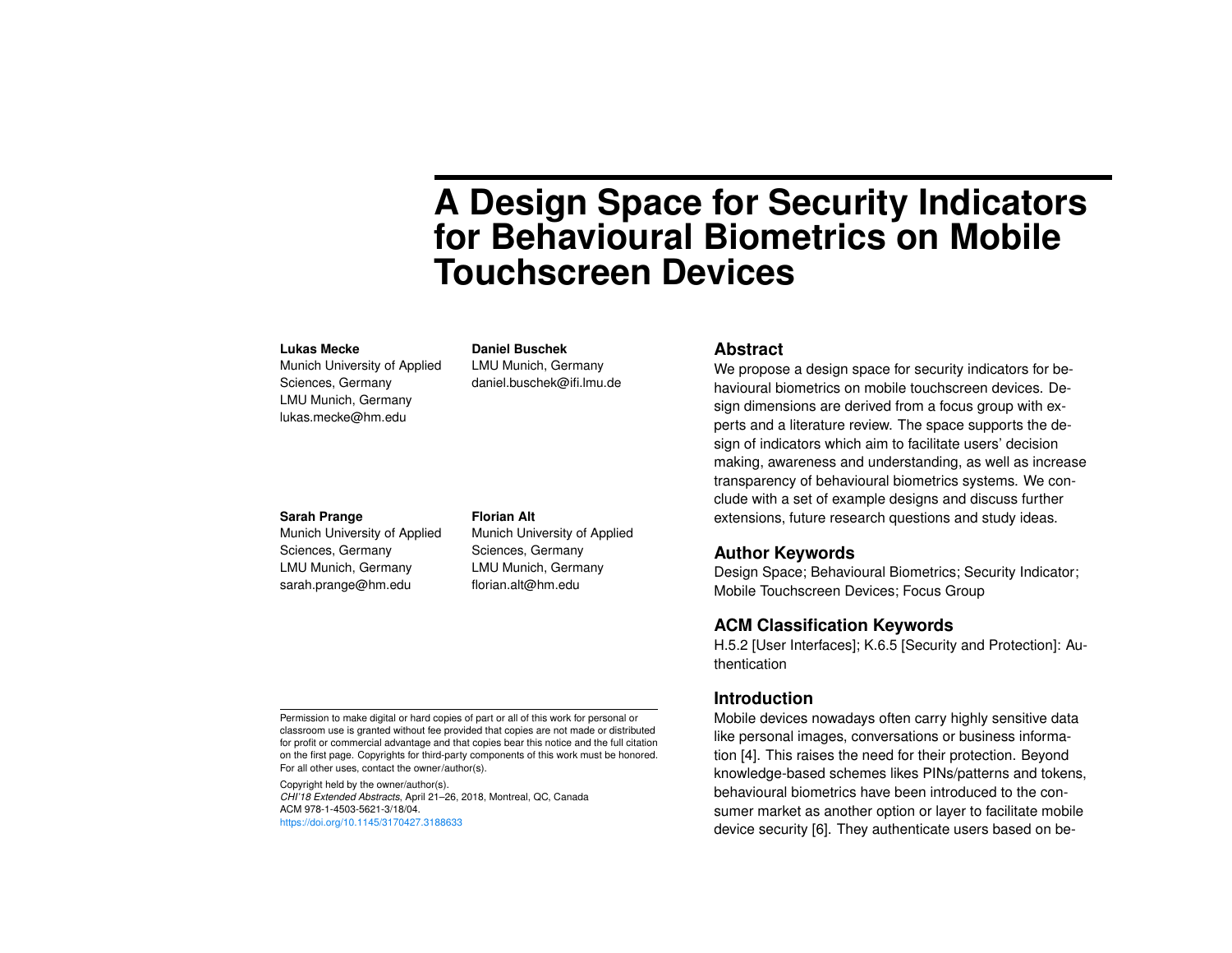| <b>Test Your Password</b> |                  |  |  |
|---------------------------|------------------|--|--|
| Password:                 |                  |  |  |
| Hide:                     | ∣✓∣              |  |  |
| Score:                    | 0%               |  |  |
| <b>Complexity:</b>        | <b>Too Short</b> |  |  |
|                           | ้ล               |  |  |

|         |  |  | Medium |                                                                             |  |
|---------|--|--|--------|-----------------------------------------------------------------------------|--|
|         |  |  |        | $\leftarrow$ $\rightarrow$ $\mathbb{C}$ <b>a</b> Secure medium.com          |  |
| Spotify |  |  |        |                                                                             |  |
|         |  |  |        | $\leftarrow$ $\rightarrow$ $\mathbb{C}^{\prime}$ (i) Not secure spotify.cor |  |
| Framer  |  |  |        |                                                                             |  |
|         |  |  |        | $\leftarrow$ $\rightarrow$ C' A Not secure framerjs.com                     |  |
| (b      |  |  |        |                                                                             |  |

<span id="page-1-1"></span>**Figure 1:** Examples for classical security indicator approaches. The design of a security indicator for behavioural biometrics would possibly have to differ from that. In contrast to a password, security of behavioural biometrics depends on the individual person. (a) Indicator of password strength using visual and textual feedback*[a](#page-1-0)* , (b) Indication of a connection security proposed for the Chrome web browser by Felt et al. [\[3\]](#page-5-5)

<span id="page-1-0"></span>*<sup>a</sup>*<www.passwordmeter.com>

havioural characteristics like gait or typing patterns. However, it often remains unclear how to adequately communicate the security of such systems to the user.

Related work on visual indicators of password strength shows that users have misconceptions about what constitutes a strong password [\[9,](#page-5-2) [11\]](#page-5-3). The same trend was shown for behavioural biometrics by Ballard et al. [\[1\]](#page-5-4), using handwriting recognition. Here, forgery was both more successful and harder to detect than users had expected.

Password meters address this by assessing and displaying a password's resilience against attacks (Fig. [1a](#page-1-1)). They can convince users to choose stronger passwords [\[5,](#page-5-6) [12\]](#page-5-7). Giving additional information and detailed, potentially sensitive feedback about the current strength can help users to improve their passwords [\[10\]](#page-5-8). Related work also showed that user awareness of password strength can be increased [\[9\]](#page-5-2). On the other hand, due to inconsistencies in current password strength estimations, more transparency might be needed to re-establish users trust in security indicators [\[2\]](#page-5-9).

Existing work on security indication mainly covers passwords and websites [\[3\]](#page-5-5) (Fig. [1b](#page-1-1)). Similar investigations for behavioural biometrics are mostly still missing. Moreover, in contrast to passwords, security of behavioural biometrics depends on the individual person; the same settings may lead to different security levels for different users. Thus, given potential impact and issues, adapting the design of security indicators is both relevant and challenging.

To make progress and support future designs, we present a design space for security indicators for behavioural biometrics on mobile touch screen devices. Our aim is to support the design of indicators which facilitate users' decision making, awareness and understanding, as well as increase transparency of behavioural biometrics systems.

The contribution of this work is two-fold: First we introduce a design space for security indicators for behavioural biometrics on mobile touch devices, which we derived from a focus group with experts and the literature. Second, we provide a set of examples on how our design space could be applied in future work for the development of security indicators.

# **Approach**

To identify the design space we conducted a focus group with eight experts from, but not limited to, the fields of password meters, machine learning, user behaviour prediction and context-aware technology. Participants were introduced to the concepts of security indicators and behavioural biometrics. Subsequently they were asked to think of how a security indicator for behavioural biometrics would have to differ from classical approaches and what possible benefits they could have both for users and providers. Based on those results participants were asked to come up with concrete ideas and cluster those, filling missing design dimensions as needed.

# **Design Space**

Our focus group discussions revealed several design dimensions. We clustered those dimensions, taking into account the related work, resulting in an additional layer of abstraction with three categories. Categories and dimensions are depicted in Figure [2](#page-2-0) and described in detail below:

#### *Purpose*

The category that should be considered first is the purpose of the indicator in question. This includes two dimensions:

**Goals**: Potential goals designers might try to achieve include, but are not limited to: 1) *User Guidance:* By providing (personalised) security information, indicators may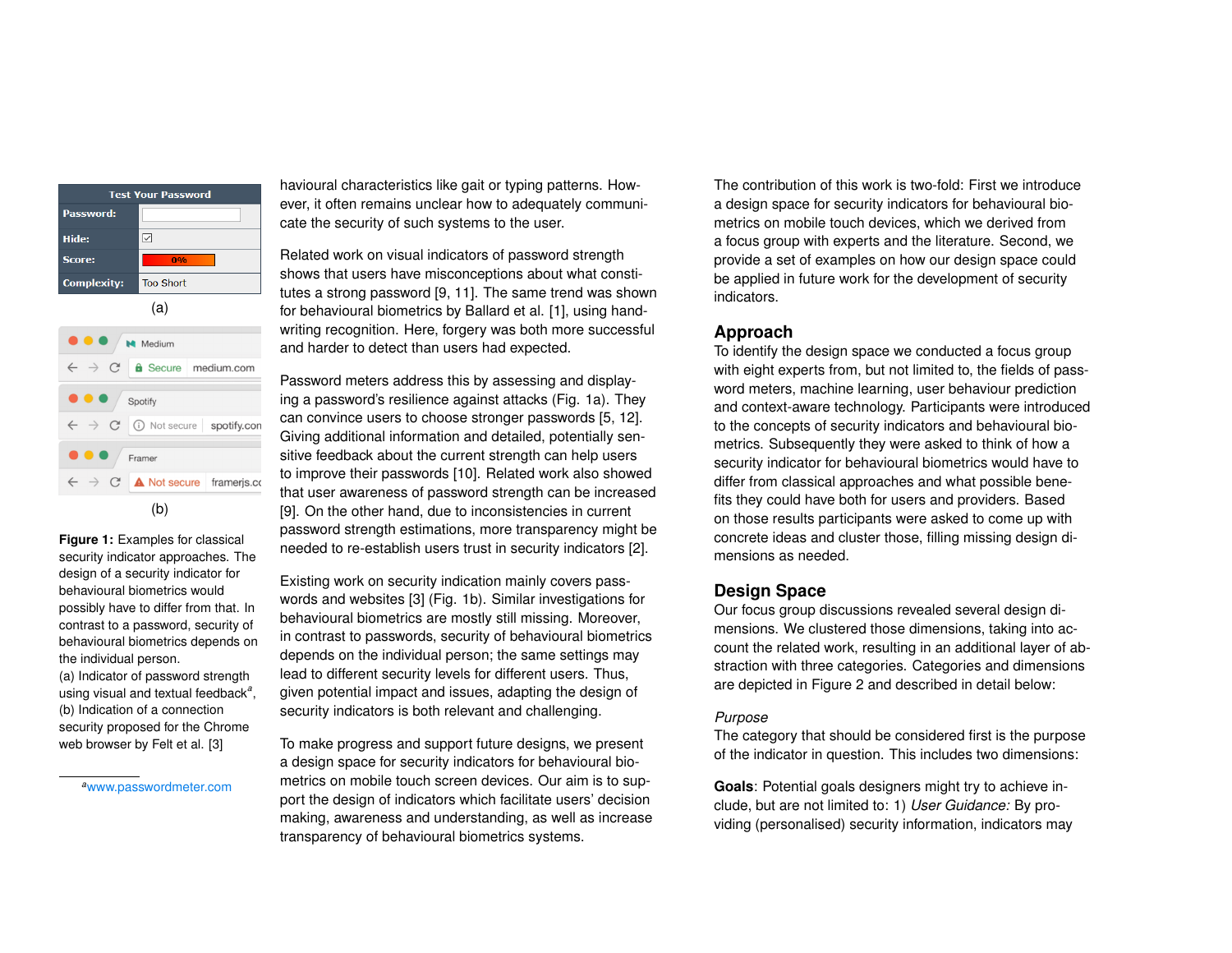<span id="page-2-0"></span>

**Figure 2:** Our proposed design space consists of eight main dimensions. We classify dimensions in three categories: purpose-, input- and output-related. Dimensions added based on the literature review are indicated with dashed borders.

guide a user, for example, when choosing (a combination of) biometrics to select a more secure/unique behavioural feature. 2) *User Awareness*: By communicating levels of security and the system's internal reasoning, indicators may aim to increase user awareness (e.g., risks and benefits of the current settings w.r.t. behavioural biometrics). 3) *Trust & Transparency*: Taking the previous goal a step further, indicators may be designed to increase transparency and trust in the system [\[2\]](#page-5-9) (i.e. by explaining how and why security assessments are made). This might in turn improve acceptance of the underlying behavioural biometric system. 4) *Influence Behaviour*: Similar to password meters, a behavioural biometrics indicator might aim to improve security by altering the user's behaviour in a way that generates more unique, and hence secure, user behavior.

**Threat Model**: When designing a security indicator we need to think about the threat model to which the indicated security is related. A comprehensive list of possible attacks on biometric systems can be found in [\[7\]](#page-5-10). A related aspect, for example, is the distinction between user verification/authentication and identification – different threats exist for both of them and indicator designs might differ as well.

#### *Input*

Several aspects of the underlying biometric system may be considered as input dimensions to inform the design of a corresponding indicator.

**Features**: The first choice is which biometric(s) should actually be used. This can be either a *single behaviour* or a combination of multiple behavioural traits (e.g., typing speed and pressure). In the latter case, further decisions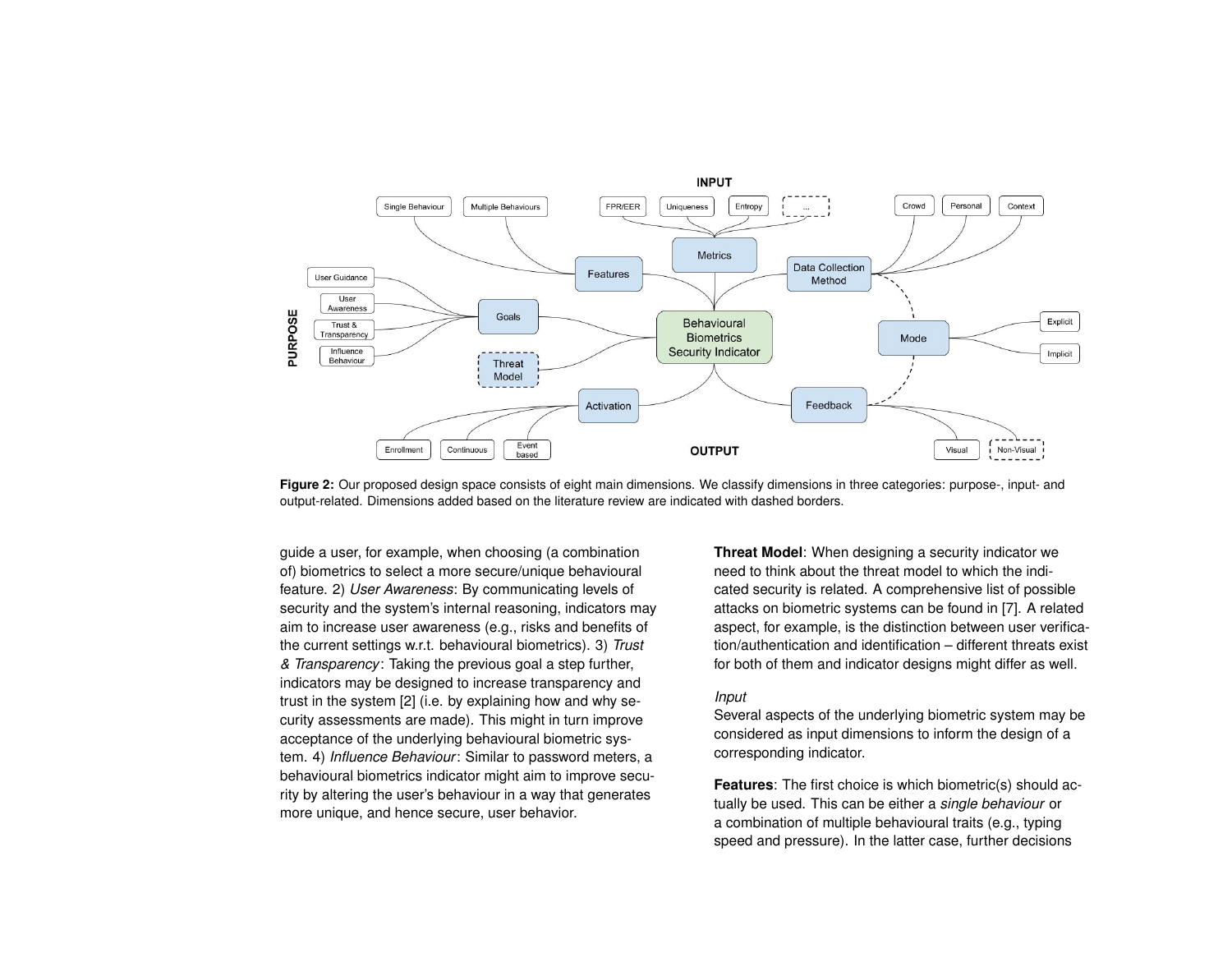

<span id="page-3-0"></span>**Figure 3: Classification of metrics** for security indicators as proposed by Rudolph and Schwarz [\[8\]](#page-5-11). Some of these metrics are partially applicable to measure strength of behavioural biometrics.



<span id="page-3-1"></span>**Figure 4:** "Bio Chooser": A possible design for a security indicator to support users when deciding which behavioural biometrics to use, avoiding unnecessary collection of data (w.r.t. usability/security).

have to be made with respect to how those traits should be combined (*feature fusion*). This is relevant for the indicator, which, for example, might be designed to inform the user about the currently considered combination of behaviours.

**Metric**: There are several metrics to estimate the security of a biometric approach, such as system error rates (e.g., false positive rate, equal error rate), "uniqueness" of behaviour, and its entropy (similar to entropy as a measure of password strength). Beyond these metrics from our focus group, Rudolph and Schwarz [\[8\]](#page-5-11) provide an extensive list of indicator metrics (compare Fig. [3\)](#page-3-0).

**Data Collection Method**: Any metric to indicate security of a behavioural biometric system requires data on which to operate. This data can be either provided by the respective *user*, acquired from the user's *context* or collected from a *crowd*. The first option is likely the most common one (e.g., data from enrollment or past use). However, the use of crowd data can enable instant feedback without a "cold start", and context information enables adaptive estimation.

#### *Output*

Based on the input and purpose of the security indicator there are several ways to design the output.

**Feedback**: Similar to password strength, *visual* feedback can be used to represent the assessed security (Fig. [1\)](#page-1-1). One possible option is textual feedback given in the form of scores ("90%"), assessments ("strong") or metaphors ("One in ten strangers might get access to your data using this behaviour for authentication"). Other representations might be diagrams or abstract. Additionally feedback might be given in a *non-visual* way, e.g., auditory or haptic.

**Activation**: There are several points in time when a security indicator might appear. We distinguish *enrollment* (i.e. only once at the beginning), *continuous* (may also be periodical) and *event based* (i.e., as a reaction to context changes, e.g. upon launching an app).

**Mode**: We distinguish *implicit* and *explicit* modes for two parts of the design space: 1) Data collection can happen either implicitly (e.g., background logging) or explicitly (e.g., enrollment procedure); 2) the indicator itself can be either implicit (e.g., an informative icon) or explicit (e.g., demanding a user action). In the case of an icon further considerations might be needed to ensure that users notice and understand [\[3,](#page-5-5) [13\]](#page-5-12) the information. Different modes may be chosen for data source and feedback.

# **Using the Design Space**

We illustrate the use of the design space with a set of examples, which cover different design choices along the identified dimensions. These examples were inspired by ideas from the focus group.

*Example 1: "Bio Chooser" – Decision Support System* This indicator supports setup and *enrollment* of a multibiometric system. Given multiple available biometrics, it indicates how each of them affects security, based on the individual user's behaviour (e.g., *personal* data from past usage or an enrollment sample). It could also include behaviour frequencies to "weight" the usefulness of certain biometrics (e.g., keystroke biometrics more useful if user types a lot), as well as common *contexts* (e.g., gait recognition might be less useful if user commutes via train). The indicator could *visually* present security implications like expected error rates. In this way, it aims to increase *awareness* and *guide* the user's choice. (compare Figure [4\)](#page-3-1).

*Example 2: "Crowd Radar" – Local Crowd-based Indicator* This indicator compares (local) *crowd* data with the user's own behaviour. It indicates the *uniqueness* of the user's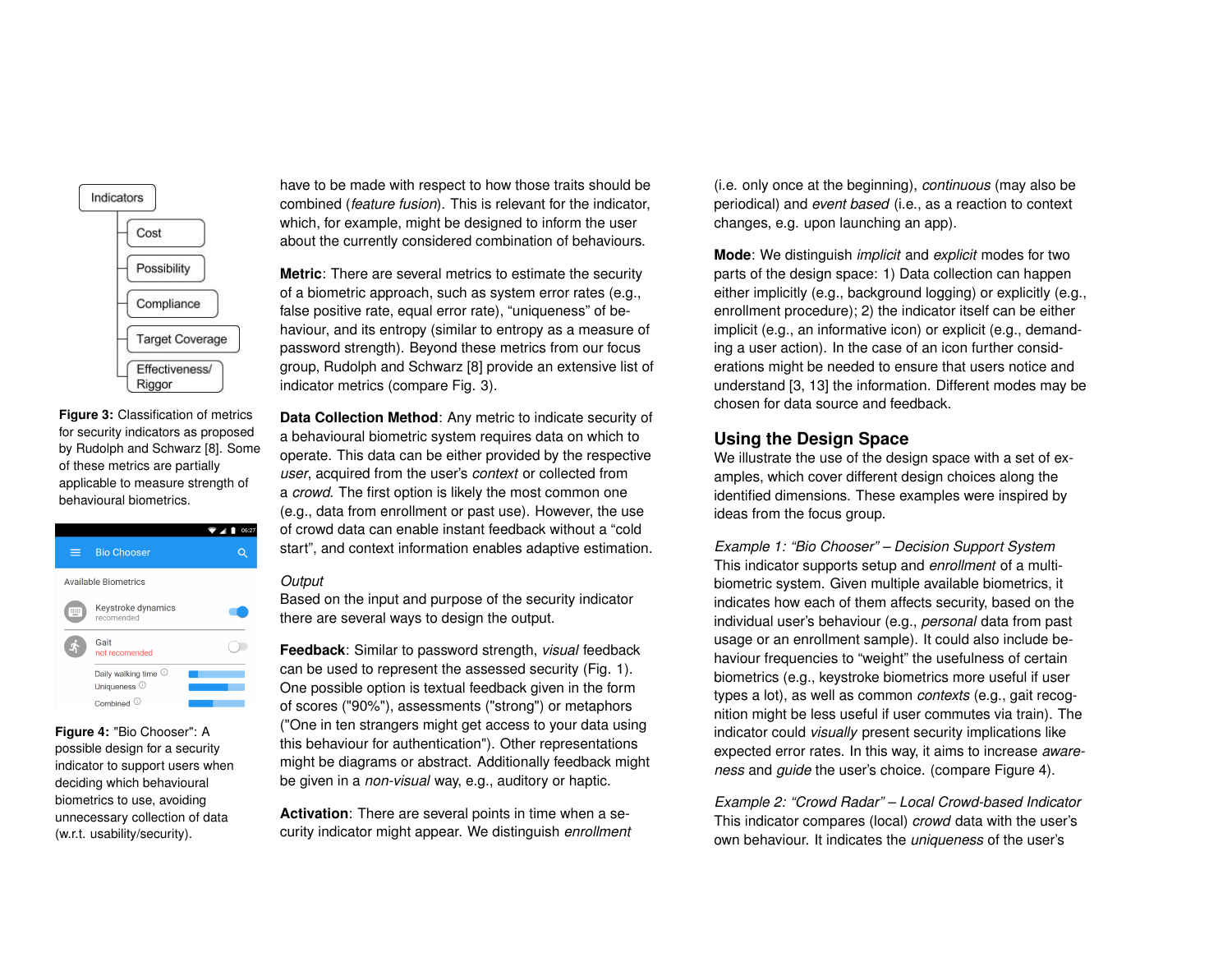

Find out which biometrics are currently used and enable them according to your preferences.



<span id="page-4-0"></span>**Figure 5:** "Body Vis": A design giving continuous indication of the currently used biometrics and the system's confidence (both in the status bar and in detail).

 $\overline{\mathbf{V}}$  4  $\overline{\mathbf{I}}$  06:27

# About trusted face

Look at your phone to unlock it.

Keep these things in mind:

Face matching is less secure than a pattern, PIN, or password.

Someone who looks like you could unlock your phone.

<span id="page-4-1"></span>The data used to recognize your face is kept private on the phone.

**Figure 6:** An example for a state of the art (static) biometric enrollment screen (Android Trusted Face) that might be improved by adding dynamic security indication.

behaviour in the vicinity and context. *Visual feedback* is presented as text: "x people in your vicinity have very similar behaviour". Beyond *awareness*, this could be extended towards *guidance*, for example, with recommendations on which (combinations of) biometrics to activate in this (crowd-)context.

*Example 3: "Body Vis" – Visualizing Activated Biometrics* This indicator (Fig. [5\)](#page-4-0) *continuously* displays the parts of the body that are currently tracked as a *personal data source* for continuous implicit authentication. This aims to facilitate *awareness* and *transparency*. The indicator might map confidence to colour or brightness to prepare the user for possible explicit (re-)authentications.

# **Discussion**

Based on our focus group and literature research, we defined a comprehensive design space. Nevertheless, it should be regarded as a starting point with opportunities for extension, as discussed below.

### *Extending the Design Space*

From studying our examples we found that indicating only security might not be enough. We hypothesize that usability would have a strong impact on user decisions regarding the use of behavioural biometrics as well and thus propose to extend the design space to account for that. For example, an indicator might display the amount of explicit authentication time saved with certain biometrics settings. It might also indicate how often the user would have to go through some overhead due to limited reliability. User preferences (e.g., speech input vs typing) might be considered, too. Overall, indicators focusing on such aspects could support users in finding individually suitable usability/security trade-offs.

*Research Questions for Behavioural Biometric Indicators* This work lays the foundation for future investigation of indicator designs regarding specific research questions. These might include, for example, questions from password meters, such as: How can we nudge users to choose more secure settings? Do indicators support understanding (i.e. can users better judge the security of behavioural biometrics systems after using indicators)? Do users understand how attackers could try to gain access to their data? Does the content of the security indicator facilitate new threat models?

*Concrete Example: Integration into Android Smart Lock* Google's behavioural biometrics system for Android devices displays a static text message to inform users about its security and related issues (e.g., "Someone who looks like you could unlock your phone", compare Fig. [6\)](#page-4-1). This is an example for a concrete integration opportunity: We could replace the static text with a dynamic security indicator designed by considering our space. For example, this indicator might compare newly registered users with existing ones in the database to indicate how likely an unintended or malicious unlock from a stranger actually is. We could study the impact of this change on user perception and choices (e.g., with a mockup in the lab or in-the-wild replacement app).

# **Conclusion**

We presented a design space for security indicators for behavioural biometrics on mobile touch screen devices. We derived its dimensions from a focus group and literature review. Our aim is to support the design of such indicators not only to increase users' understanding and awareness towards the security of new authentication methods using behavioural biometrics, but also to increase trust and transparency. We propose to extend this with usability aspects as a next step.